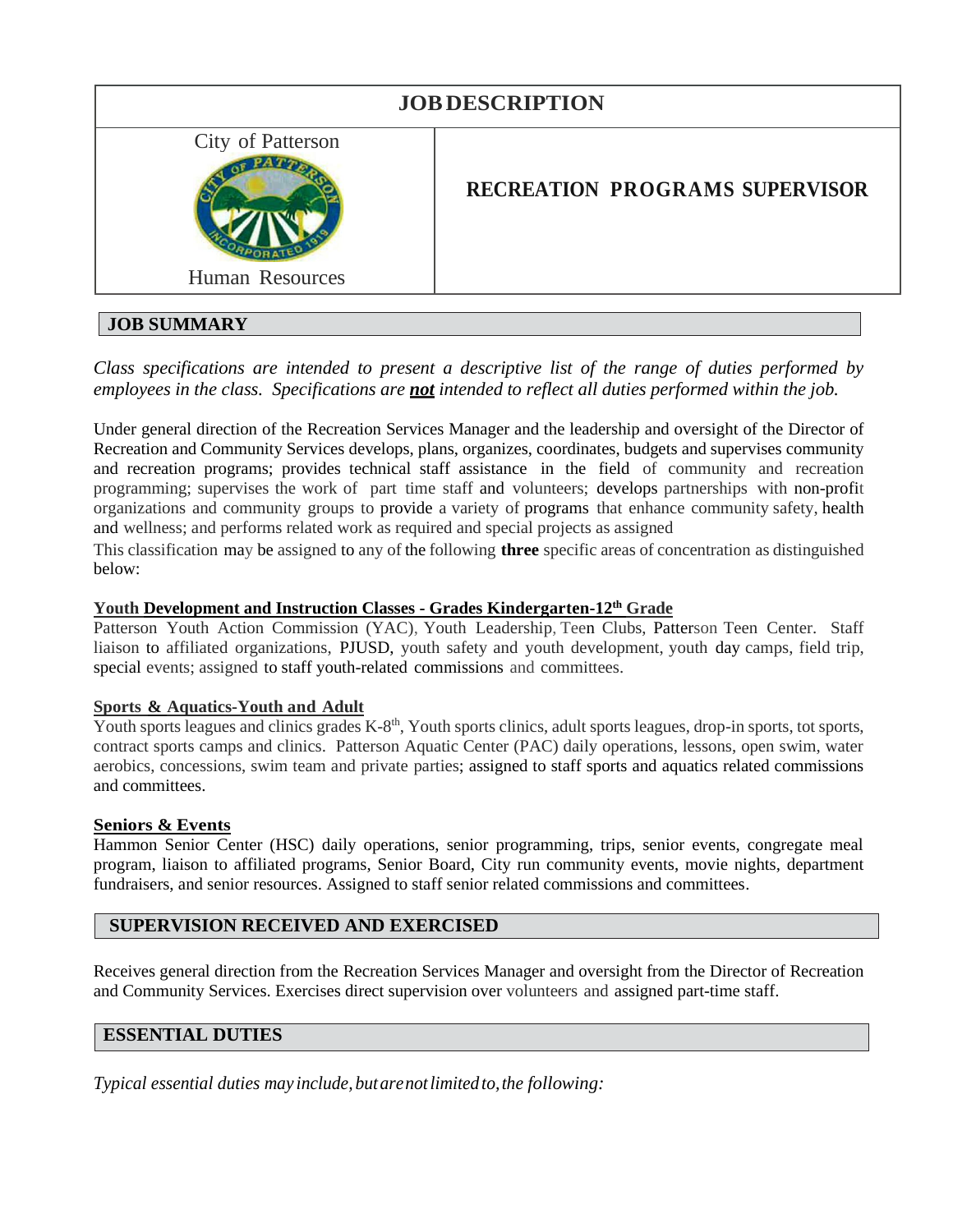Develops, plans, organizes, implements, manages, and evaluates a variety of community services and recreation programs, including special events, facility rentals and contract services.

Oversees and manages of development of assigned program(s).

Establishes schedules and methods for providing recreation services; identifies resource needs and allocates resources accordingly.

Develops goals and objectives; makes changes and improvements to existing standards for programs; monitors work activities to ensure compliance with established policies and procedures.

Prepares community event and recreation publicity; implements referral systems and the publication of seasonal brochures; implements the dissemination of recreation and community service publicity.

Prepares periodic reports; creates benchmarks, standards, and productivity indicators; maintains various program files and records.

Develops contracts and hires contracted instructors.

Serves as staff liaison on various City recreation or community related committees and subcommittees, taking a leadership role as needed, requested and/or assigned by the Department Director.

Prepares purchase requisitions and orders necessary supplies and materials.

Prepares and administers the recreation program budget; submits budget recommendations; and monitors expenditures.

Selects, trains, evaluates, and develops assigned staff.

Implements community services, activities and programs including Information & Referral (l&R) services.

Markets community services, activities and programs that encourage community participation.

Actively participates and maintains awareness of new trends and developments in the recreation field; incorporates new developments as appropriate into programs.

Seeks and administers alternate sources of revenue and or funds including grants, sponsorships, donations, and fundraising events.

Performs related duties as required and special projects as assigned.

## **KNOWLEDGE, SKILLS, AND ABILITIES**

**Knowledge of:** Methods, techniques, principles, and procedures used in the planning, development and administration of community service programs; principles and procedures for implementing and directing community service programs; principles and practices of budget development, administration and control; modern office procedures, methods, and equipment including the use of computers and applicable software applications such as word processing, spreadsheets, and databases; proper use of various sports equipment used in recreation programs.

**Ability to:** Develop and administer assigned community services and recreation programs suited to meet the needs of the community; plan, organize, coordinate and direct the development and implementation of assigned